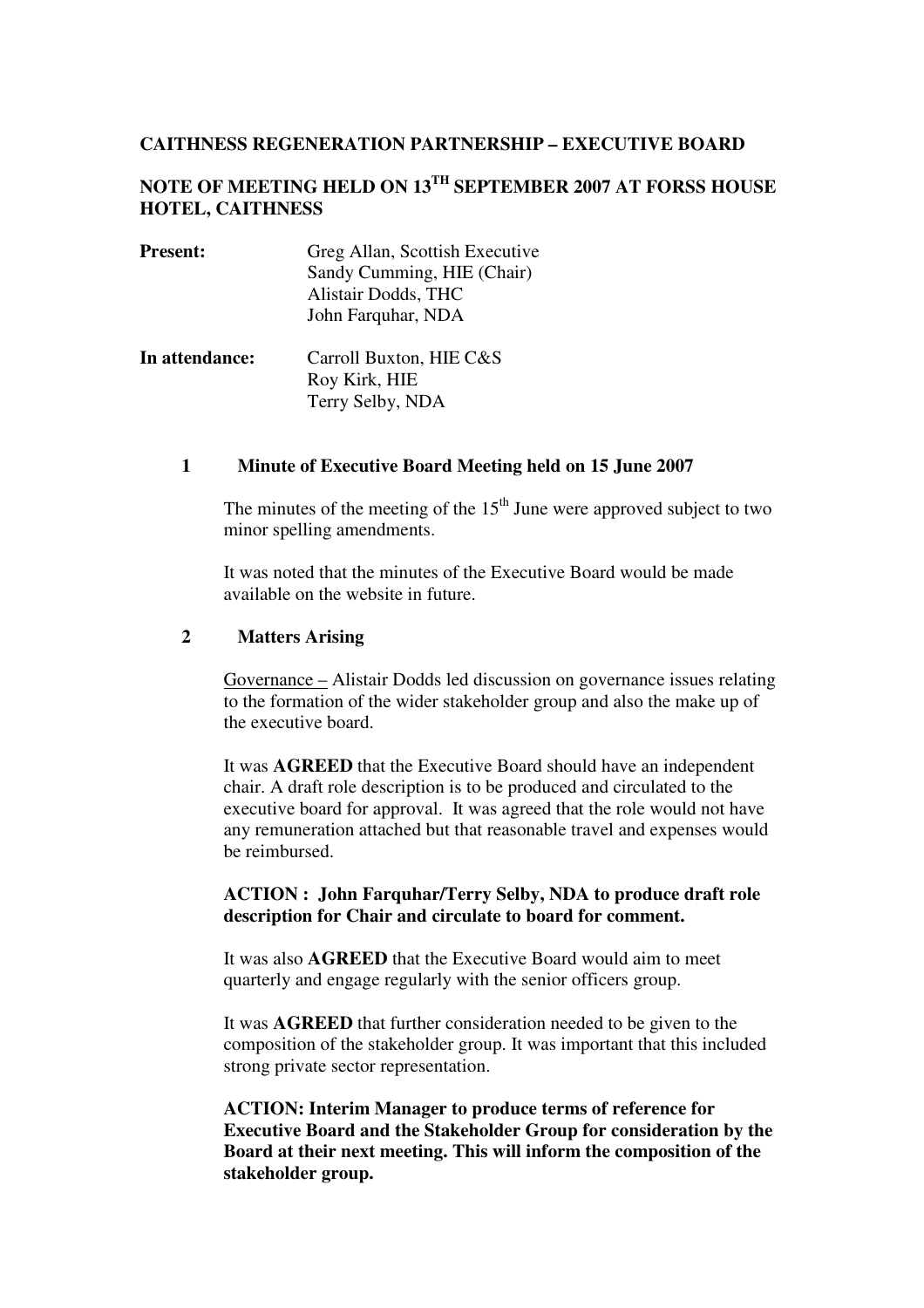Mission and Objectives - The updated mission and objectives were **AGREED.** 

Communications – It was **AGREED** that the interim manager would take responsibility for partnership communications issues working through the three press contacts in the partner organisations.

Broadband - Sandy Cumming had circulated an update paper on current broadband position. This was noted by the Board.

# **3. Project Team**

Programme Manager - Efforts to recruit a programme manager had been unsuccessful to date. John Farquhar had initiated an interim contract arrangement however the Board **AGREED** that an alternative arrangement for the short term was required and that the contract would be terminated. It was **AGREED** that HIE would circulate details of potential candidates for an interim manager within a week for consideration by the Board. It was further **AGREED** that the Job Description and person specification for the permanent post needed to be reviewed and the recruitment process resumed as soon as possible.

# **ACTION: John Farquhar to convene a meeting with Alistair Dodds and Sandy Cumming to review the Job Description**.

# **ACTION: Sandy Cumming to circulate original Job Description to Alistair Dodds and Greg Allan**

# **ACTION: Sandy Cumming to circulate CVs of potential candidates for interim post to the Board**

Roy Kirk – Roy Kirk, Inward Investment Manager was now in post and updated the board on his work to date.

Office Accommodation – The lease for the office in T3UK is now in place and the team would be taking up residence there within the next few weeks once all IT arrangements were finalised.

Administrators – Eilidh Gunn had been seconded from the Highland Council into the administrator position. The Board welcomed Eilidh's appointment.

### **4. Caithness Conference**

John Farquhar had prepared a short presentation on the partnership for the Caithness Conference. The Board endorsed the presentation.

The Board congratulated the organisers of the event for the highly professional conference pack.